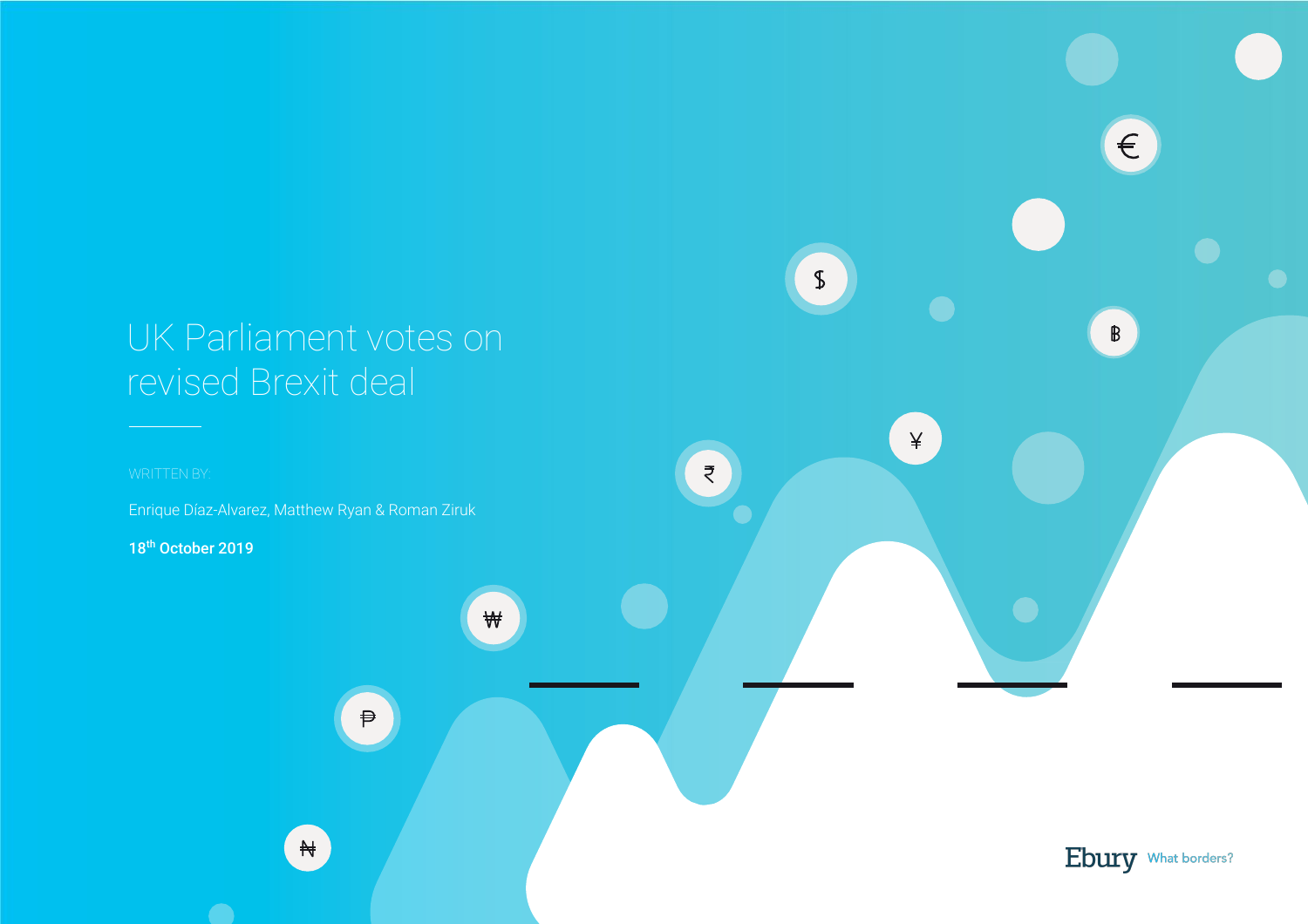## Brexit deal agreed, but will it pass in a House of Commons vote?

Boris Johnson has finally secured a deal with European leaders over the UK's exit from the European Union, but the Brexit saga is far from over.

Optimism that a revised deal could be imminent has triggered a sharp upward move in sterling in the past week. The UK currency experienced its largest two-day rally since June 2016 on Thursday and Friday of last week, extending its gains for the past seven days to approximately 5% yesterday (Figure 1).



The main changes to the new deal concern the Northern Irish 'backstop', which has been scrapped. In return, the UK would accept an internal customs border across the Irish Sea. This amounts to a significant concession from Boris Johnson from Theresa May's position that no such border could be contemplated.

Despite the early levels of optimism surrounding news of a deal, a crucial stumbling block to a smooth and orderly Brexit remains. The renegotiated deal now requires approval within the House of Commons. This is something that Theresa May failed to secure on three separate occasions earlier in the year. MPs will now return to parliament on Saturday in order to first debate on the changes to the withdrawal agreement and then vote on the revised deal.

At the most recent vote in March, May's withdrawal text was rejected by a 58 vote margin. As things stand, we think that Johnson's revised deal has a better chance of passing, but our expectations are that it will still fall short. Following the removal of 21 Tory whips in September, the Conservative Party have lost their majority within the Commons. The Tories coalition partner, the DUP, have sounded less optimistic over the deal, stating that they would be 'unable' to vote for the new proposals. The key to Johnson's success now looks likely to rest on how many Labour rebels he can convince to back his deal. This appears to be a pretty high hurdle given that the Labour Party is now officially rallying behind the idea of holding a fresh referendum.

Following tomorrow's vote, we think that three outcomes to Brexit are now possible:

- 1) **The revised Brexit agreement passes in the House of Commons vote, the UK leaves the European Union on 31st October** - Under such a scenario, the UK would enter into the transition period and the 'no deal' Brexit debate would finally be put to bed. We would expect a sharp rally in the pound against every other currency, with the 1.35 to the dollar mark the first target.
- 2) **The House of Commons vote does not pass, Brexit is extended** Should the new withdrawal agreement not pass tomorrow, Boris Johnson is still required by law (due to the Benn Act) to ask for a three-month extension to the Brexit deadline to  $31<sup>st</sup>$  January.

There remains the question as to whether or not the EU would actually accept this request, particularly after Juncker seemingly ruled out the possibility on Thursday. EU leaders have, however, voiced a more conciliatory stance since then. We expect the request to be granted given that it is likely that Juncker's comments were more a ploy to encourage MPs to vote in favour of the deal rather than anything else.

### **Ebury** What borders?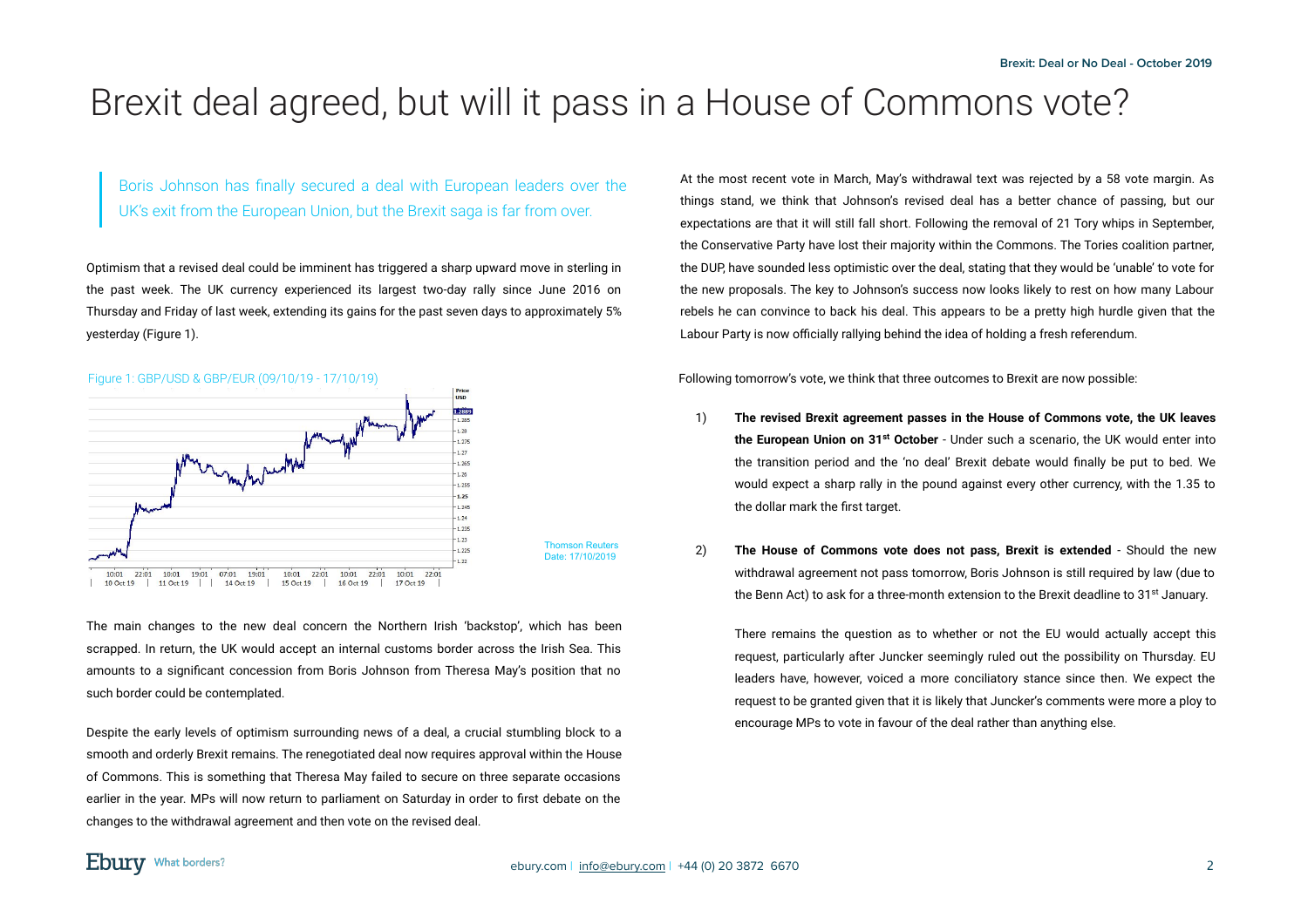## Brexit deal agreed, but will it pass in a House of Commons vote?

Under such a scenario, Boris Johnson would no doubt call a general election in the hopes of garnering a majority that would support his deal. Another hung parliament followed by coalition discussions would likely ensue. According to the latest bookmaker odds, the Tories have an implied 75% chance of winning the election and a 40% chance of achieving a majority.

3) **The UK leaves the EU on 31st October with no deal in place** - Should the House of Commons vote not pass and the EU reject the UK's request to extend the Brexit deadline, the default remains for the UK to leave the EU without a deal in place at the end of the month. As mentioned above, we think that this is unlikely, although the possibility should not be ruled out. A massive sell-off in GBP would follow, possibly in excess of 10% from current elevated levels.

We outline below the aforementioned three scenarios, the probability we would assign to each and the potential market reaction in sterling for each outcome.

#### Figure 2: Ebury's Brexit Outcome Forecasts

| Outcome                      | <b>Bookmaker</b><br>Probability | Ebury<br>Probability | GBP./USD      | <b>GBP/EUR</b> | EUR/USD |
|------------------------------|---------------------------------|----------------------|---------------|----------------|---------|
| <b>Brexit vote</b><br>passes | $~1.30\%$                       | 25%                  | 1.35          | 1.20           | 1.13    |
| <b>Brexit</b><br>extended    | $\sim 70\%$                     | 60%                  | 1.27          | 1.13           | 1.12    |
| No deal<br><b>Brexit</b>     | $~14\%$                         | 15%                  | $1.10 - 1.14$ | $1.01 - 1.04$  | 1.09    |

\*all forecasts conducted by Ebury's analysts



Unsurprisingly, volatility in the pound has been sky-high in the lead up to Saturday's crucial vote. The measure of overnight volatility in GBP (an indicator of the cost to insure against one-way moves in the pound) reached its highest level since June 2017 at one stage on Thursday, albeit this measure has since fallen slightly at the time of writing (Figure 4).

#### Figure 4: GBP Implied Overnight Volatility (2017 - 2019)



#### Thomson Reuters Date: 17/10/2019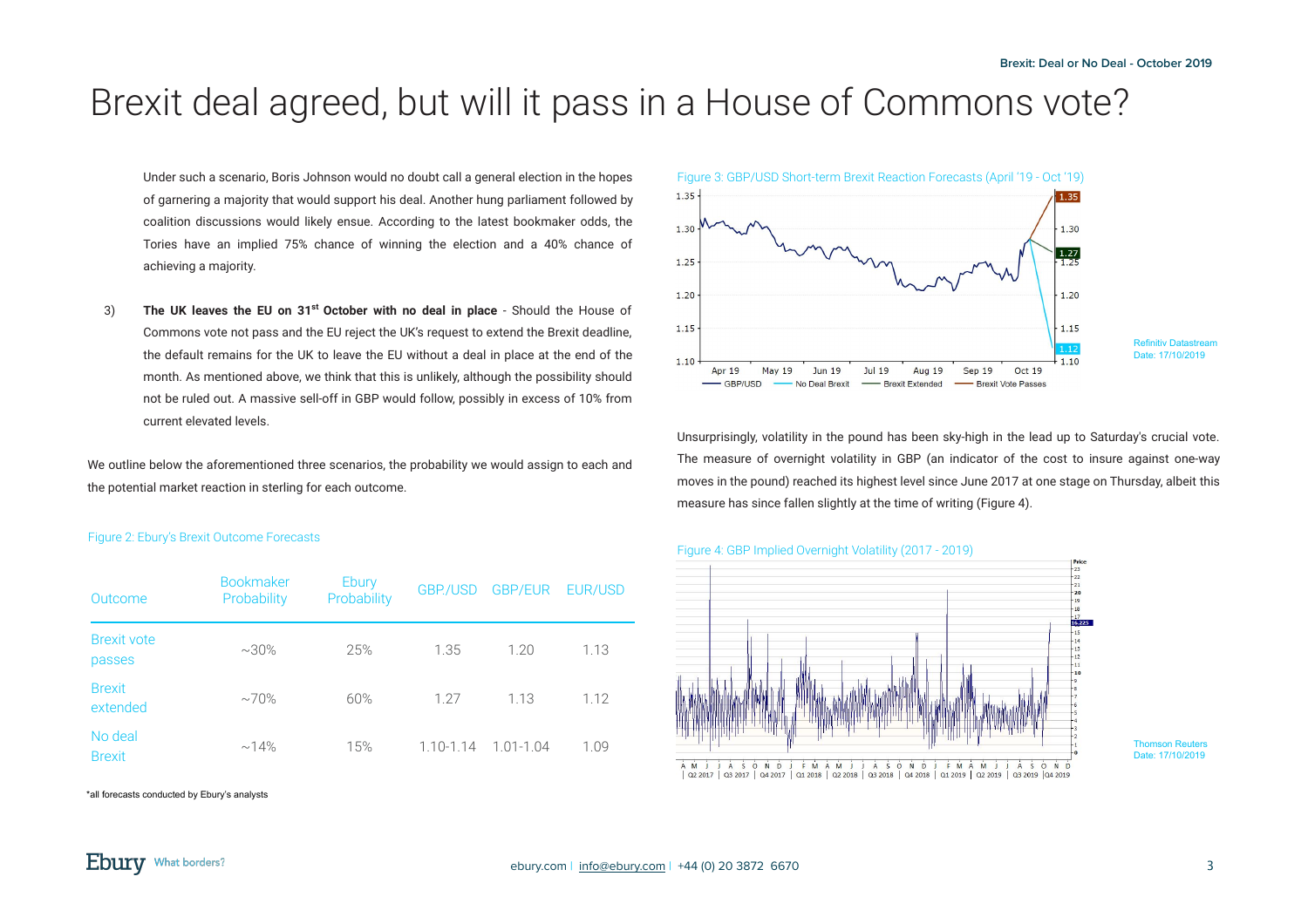# Brexit deal agreed, but will it pass in a House of Commons vote?

We expect Friday trading to be more of the same, with moves in the pound likely to remain violent and unpredictable as investors establish positions and put in place trading strategies ahead of the weekend's vote. FX markets are, of course, closed during the weekend, so a frantic Asian trading session starting Sunday night (Monday morning in Asia) is to be expected.